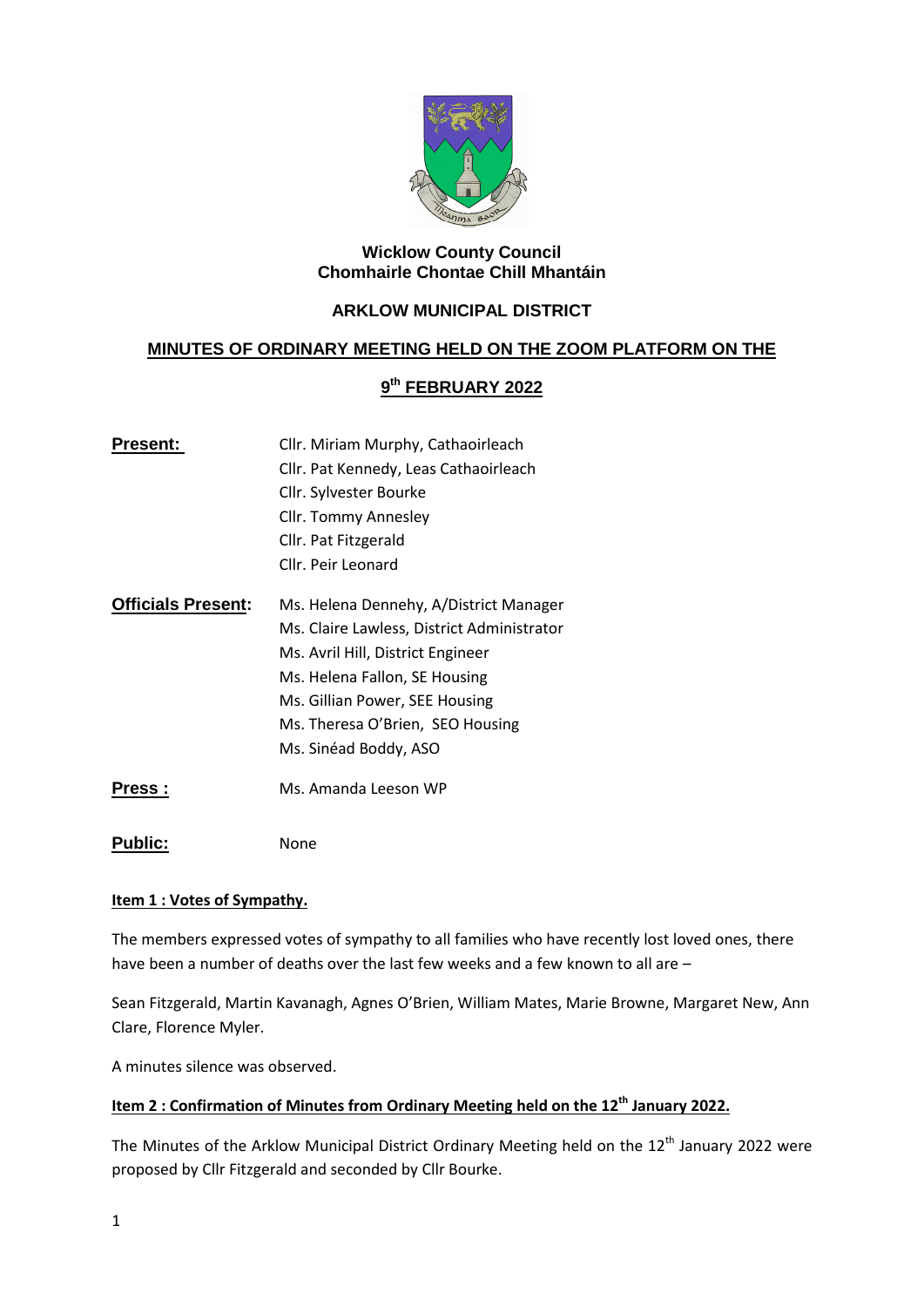### **Item 3 : Matters Arising.**

Cllr Leonard confirmed that the Notice of Motion previously submitted on behalf of the Gaffney family has been reviewed and amended and is with the Law Agent for review – should be on the agenda for the next plenary meeting.

Claire Lawless DA stated that future meetings will follow the order of business as set out in the standing orders – a copy will be sent to all members.

### **Item 4 : Consideration of Reports and Recommendations.**

*To consider report In accordance with the provisions of PART XI, section 179 of the Planning and Development Act 2000 (as amended and substituted) and Part 8 of the Planning and Development Regulations 2000 (as amended and substituted) for proposed 4 No. Group Housing Units at Avondale Heights, Rathdrum, Co. Wicklow. (Report attached)*

The Members received a copy of the CE report on the proposed development and Helena Fallon SE shared a presentation on the development with the members in attendance. All submissions were noted and questions invited.

Cllr Murphy asked why 4 bed units were proposed – Helena Fallon SE replied that the families to be housed require this number of rooms.

Cllr Leonard expressed concern that some of the windows are overlooking and enquired if the finish for the grounds was to be grass or hard surface – trees could be planted elsewhere on the site and a half hedge half wall considered for the boundary depending on maintenance issues.

Helena Fallon SE confirmed that some of the items raised can be adapted in the detailed design phase of the project. The tenants do not want a lot of grass and expressed a preference for hard surface / gravel. It is intended to keep as many existing trees on the regional roadside – no appetite there to plant more trees on site. The walls fit well with existing boundaries along that road and are an asset to the area.

Cllr Bourke asked the team to keep in mind the issue of flooding at the entrance to the estate and to be aware of this when finishing off this phase.

Cllr Fitzgerald supported the proposal to close off the Kilcarra site once the residents moved – to be done as quickly as possible once all are housed.

Cllr Kennedy welcomed the Avondale Heights development and mentioned the excellent quality and finish of the build – boundary walls blend in – wonderful job done on both phases. Cllr Kennedy commented that the RDA have made a submission regarding the proposal and feels they would be best placed to know what's going on in the area and what is needed in relation car parking and green spaces. There needs to be some open space on that side of town and they are right, area would bring people together. Not opposed to the housing proposal just would be concerned with the location chosen – very tight.

Helena Fallon SE countered that the area is zoned for housing and not green space – there are a lot of towns with smaller areas and suggested that the site is already close enough to existing green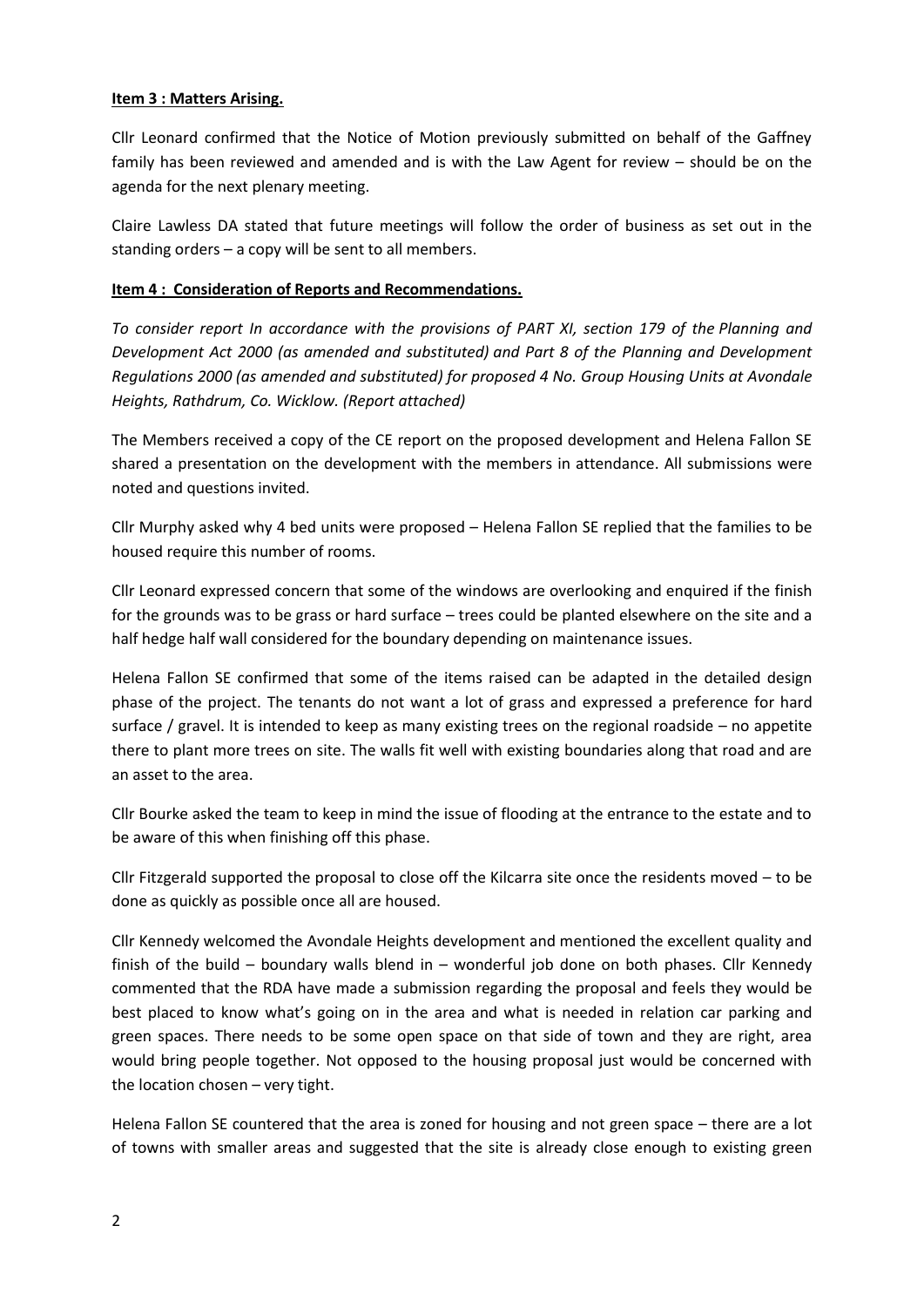areas. Landscaping will be taken into account at the detailed design phase and bear in mind that the wishes of the tenants have been considered.

Cllr Annesley acknowledged the concerns of the RDA and noted that volume of traffic will increase and advised housing to proceed with caution. Also commented that the site layout does not look cluttered and a good job has been done.

Cllr Leonard asked that a condition be added to ensure that the Kilcarra site is planted as soon as possible. Helena Fallon SE confirmed that this could certainly be looked at and suggested absorbing the site back into the forest. Cllr Annesley suggested infilling the site and strengthening the road there – FRS waste could be used as infill – get rid of the dangerous bend in the road. Referred to a previous Notice of Motion and Cllr Murphy asked that this be sent on the District Manager for review.

The report was proposed by Cllr Leonard and seconded by Cllr Fitzgerald – the members voted and the report was passed with 5 votes for and 1 abstention.

## **Item 5 : Other business set forth in the Notice convening the meeting.**

## *To discuss the Estate Development Grant Scheme for 2022.*

The estate grants have been advertised and the closing date for receipt of applications is the  $4<sup>th</sup>$ March 2022 - €8200 for grants this year. Claire Lawless DA confirmed that the amount is increased and that the demand is also increasing.

## *District Engineers Report*

The programme of works for 2022 will be finalised once AMD have confirmation of funding received.

## **Roads Programme**

## **Regional Roads**

Resurfacing and line marking on R753 Aughrim to Ballinaclash provisionally confirmed to start week ending 11<sup>th</sup> February

## **Footpath Schemes**

Rathdrum – Works are completed and retaining wall is installed. There is a small section where an Eir stay cable has to be moved. AMD are waiting on a reply from Eir. R747 Vale Rd – Extruded kerb will be replaced and then footpath will be completed.

## **Local Improvement Scheme**

2 Schemes completed in January in Rathdrum and Arklow.

## **Community Involvement Scheme**

Applications made for three schemes for 2022.

## **Fáilte Ireland Outdoor Dining Area**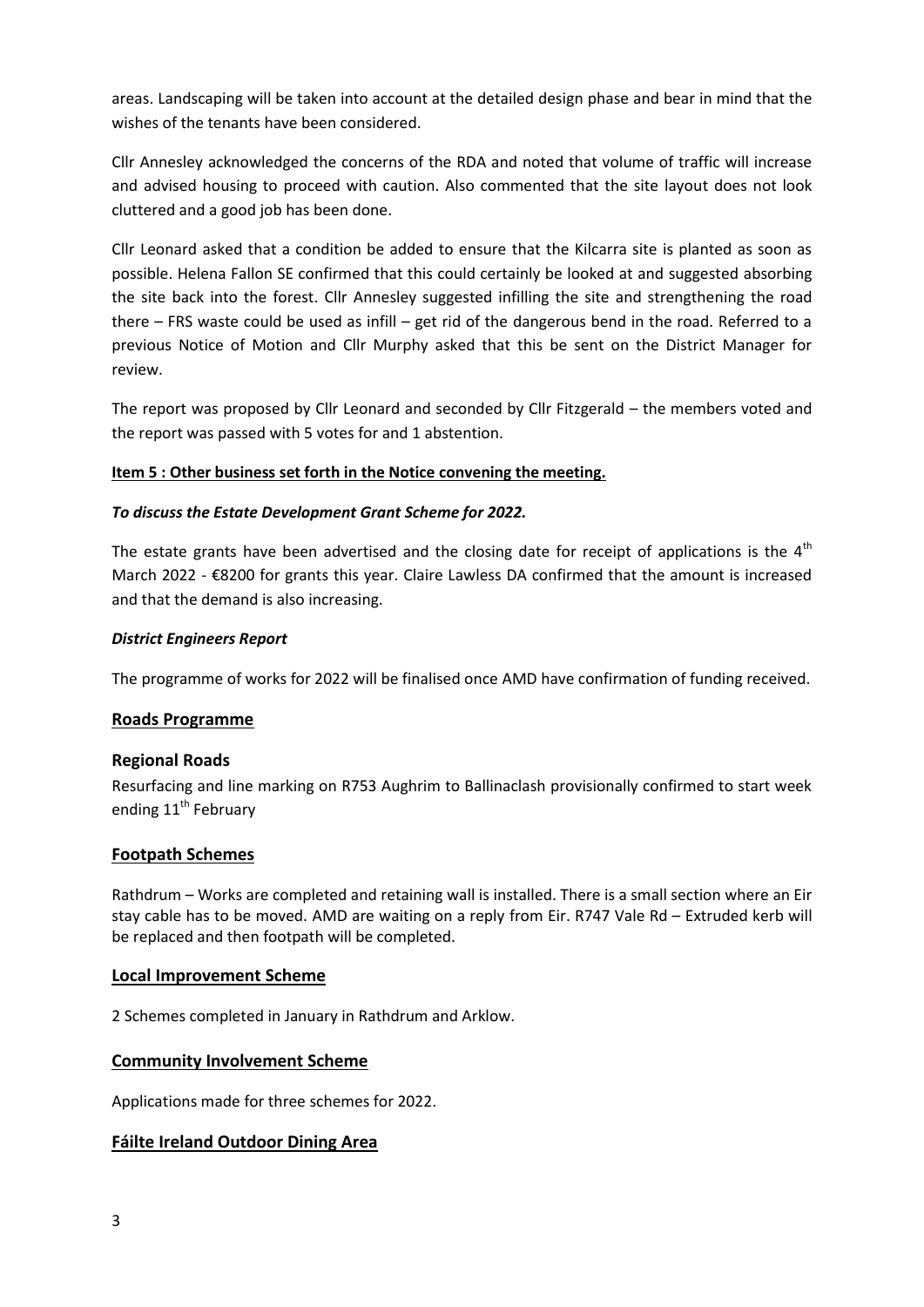AMD are waiting on a licence from National Monuments Service for test trenches. AMD are currently preparing an application to the Community Monuments Fund to secure funding to restore the cemetery wall that has been exposed. Works would include some rebuilding, repointing and remove the concrete blocks in the windows to open up the space. Applications are due in at the end of the month.

# **NTA Schemes**

| The 2022 allocations for Arklow have been confirmed as follows. Projects are being led by NTA team |  |
|----------------------------------------------------------------------------------------------------|--|
| in WCC with input from AMD.                                                                        |  |
|                                                                                                    |  |

| Project<br>Code | <b>Project Name</b>                    | <b>Description</b>                          |
|-----------------|----------------------------------------|---------------------------------------------|
| WCC/11/         | Arklow - Woodenbridge - Shillelagh     | Greenway project. Currently compiling the   |
| 0004            |                                        | Planning Application.                       |
| <b>WCC/20/</b>  | <b>Arklow Transport Study</b>          | Baseline<br>currently<br>assessment<br>is   |
| 0003            |                                        | underway, next stage will be stakeholder    |
|                 |                                        | engagement. AMD met with Consultant         |
|                 |                                        | and NTA to discuss and walk site.           |
| WCC/21/         | Dublin Road to Wexford Road            | Tender documents are being prepared for     |
| 0007            |                                        | appointment of consultant.                  |
| WCC/21/         | <b>Arklow Main St to Train Station</b> |                                             |
| 0009            |                                        |                                             |
| WCC/21/         | Lower Main Street, Tinahask Road &     |                                             |
| 0013            | Dock Road to South Quay                |                                             |
| WCC/21/         | Safe Routes to Schools Programme       | St. Johns NS                                |
| 0023            |                                        | SS Michael & Peters NS                      |
| WCC/22          | Arklow South Cycle & Pedestrian        | & Pedestrian<br>from<br>facilities<br>Cycle |
|                 | Improvements                           | Knockmore Roundabout towards Kish           |
| WCC/22          | Fernhill to Marian Villas Link         | Footpath with Public lighting               |
| WCC/22          | <b>Glenart Pedestrian Link</b>         | Pedestrian link between Woodlands and       |
|                 |                                        | <b>Glenart Drive</b>                        |

## **Bike Shelters**

The NTA team have received funding to provide covered bike shelters. Bike shelters are proposed for the following locations;

| Arklow            | St. Mary's Car Park (Main Street)               |
|-------------------|-------------------------------------------------|
|                   | Castle Park Car Park                            |
|                   | Castle Park - outside SS Michael's & Peter's NS |
|                   | South Beach, North Car Park                     |
|                   | Seaview Avenue, near the Leisure Centre         |
| Rathdrum          | The Square                                      |
|                   | <b>Memorial Park</b>                            |
| <b>Barndarrig</b> | Northbound Bus Stop                             |
|                   |                                                 |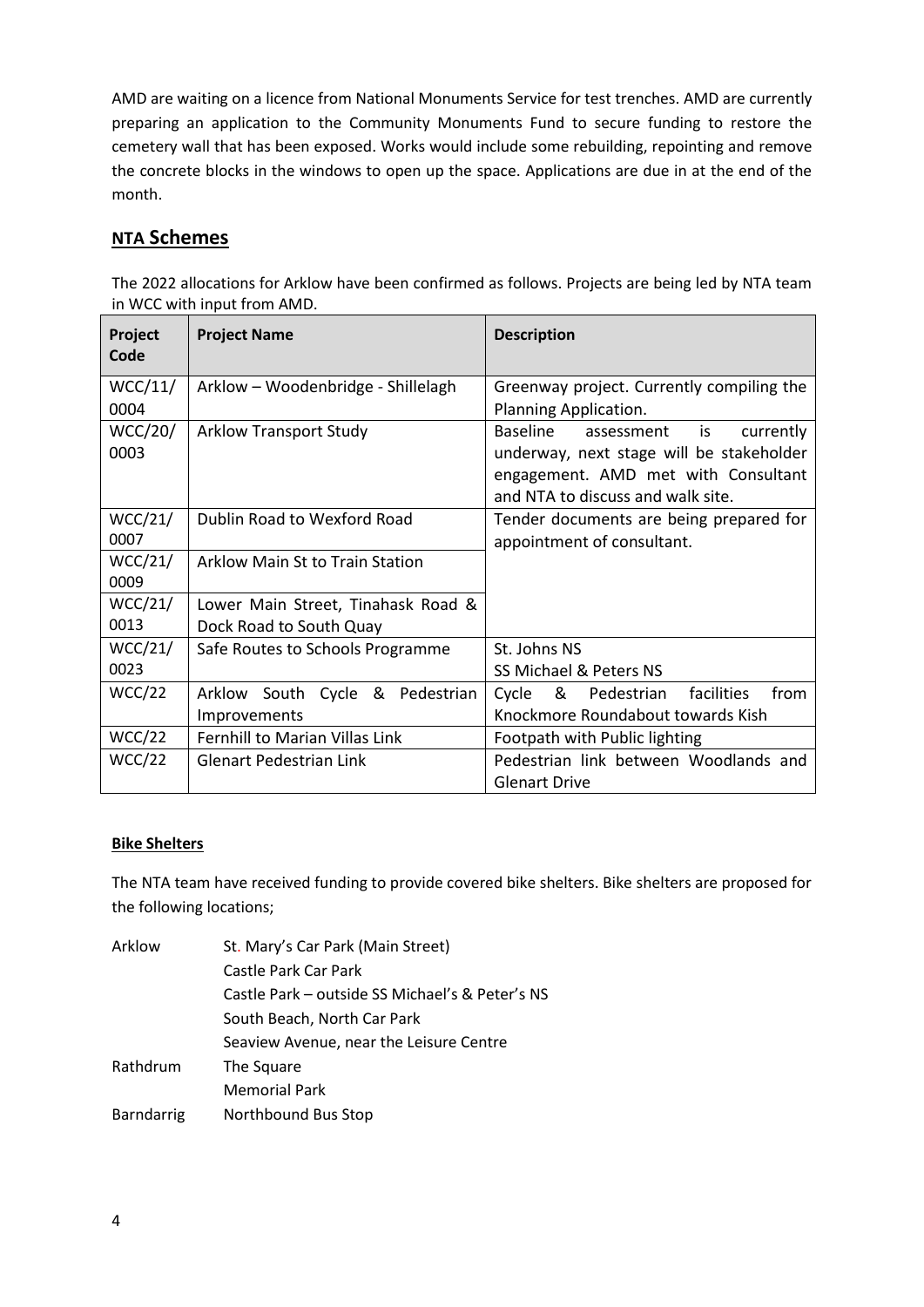## **St. Peter's Place, Playground**

Fencing has recently been installed around the playground in St. Peter's Place. We now have a seat, 2 bins and lock-up box (similar to the one at the skate park) with litter pickers and bags.

## **Roundabout at Carysfort**

A beehive by local business Irish Fairy Castles has been installed on the roundabout.

## **Housing Construction**

## Delany Park Phase 2

The site consists of 47 houses, structurally all houses are completed with doors & windows in place, all external on-going, first fix M&E started, IW & ESB not connected to date. Revised programme indicates a finishing date of April 2022. Contractor delivered 37 units in December 2021 and remaining 10 end of February.

## Avondale Phase 2

Construction work is continuing on the development of 20 new homes. The erection of timber kits and roof trusses continues without only 2 blocks left to complete. Progress is continuing on the blockwork outer leafs and the installation of windows and doors is due to commence mid-February.

### Sheehan Court (Old Fire Station)

The project consists of a terrace of 7 no., 2bed houses, and is now fully approved by the DHLGH. Structurally building closed up, doors windows brickwork and first fixing all in place, the completion date is expected to be in July 2022.

## **Comments :**

Cllr Murphy welcomed the installation of bike stands and asked that the team keep Avoca, Redcross and Aughrim in mind for some. Avril Hill DE confirmed that funding was not there at the moment and will continue to try and source more funding for these initiatives.

Cllr Leonard congratulated the team on the funding allocation. She asked that the signage on the roundabout where the beehive has been installed could be lowered – obscuring the view of the beehive. Avril Hill replied that the signs are at a required standard height. Cllr Leonard also asked that the DE pass on to the relevant person an issue about the condition of the entrance to Delany Park – road is always dirty and a tarmacked entrance would help – drains are getting clogged.

Cllr Fitzgerald welcomed the footpath works for Marian Villas and asked that AMD follow up on getting the public lighting on the Vale Road connected – fees have been paid months ago. Avril Hill DE said she would follow up on this.

Cllr Bourke complimented the DE on the comprehensive report and asked for input, if available, to the Decarbonisation for Arklow project – anything she could do would be great. Avril Hill DE confirmed that AMD would help implementation where possible.

The three CIS schemes were confirmed.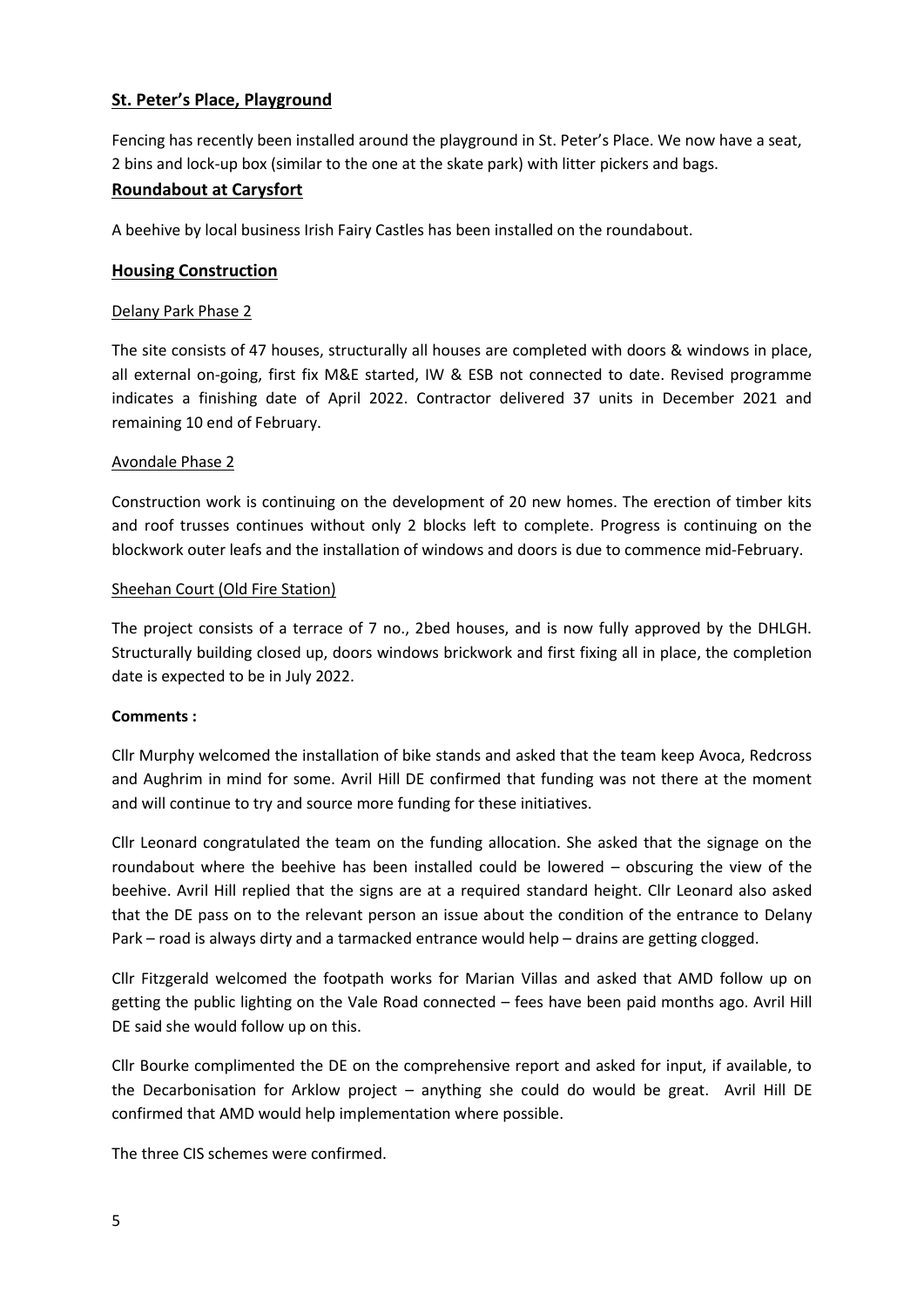Helena Dennehy A/DM confirmed that WCC is putting pressure on to get the public lights connected – Cllr Fitzgerald acknowledged that the PL team is doing a great job, just frustrated that the fee has been paid months ago and the work is still not done.

Cllr Kennedy commented on the drop in funding for roads – Helena Dennehy A/DM confirmed that the roads allocation for WCC has not been received yet - only NTA and TII allocations in to date. Cllr Kennedy asked if there was a start date for the works at Saville's Cross – Avril Hill DE said she would find out.

# *To discuss the spending of Festival Funding for 2022.*

The allocation for festival funding this year is €18,500 – It was agreed that committees organising St. Patricks Day parades could be invited to apply for funding for the moment.

## *To discuss Discretionary Budget for 2022*

The members received a document outlining the budget proposals.

Cllr Leonard queried the process for allocating the discretionary budget – Cllr Kennedy said that the proposed list would be reviewed and then agreed. Cllr Leonard stated that the proposals seemed to be mostly for Arklow – should be shared equally across the district, how do we ensure that this happens. She also commented that the proposal for €5000 on a lighting assessment for the Wexford Rd would be better spent on actual lights. Avril Hill DE confirmed that the public lighting on the Wexford Road has been deemed adequate and the report is available to support this and that is why an assessment was suggested rather than an installation. Cllr Murphy agreed that another assessment would be a waste of funding.

The members discussed all proposals and Helena Dennehy A/DM re-iterated that the members should prioritise what is already on the list. Cllr Leonard asked if it needed to be agreed today and Claire Lawless DA confirmed that the budget needs to be agreed for the next meeting. Cllr Murphy asked the members to refine the list and come back to the DE by the end of next week – all agreed with this proposal.

## **Item 6 : Notice of Motions.**

In the name of Cllr. Peir Leonard - "*That AMD set up a committee to start a local produce/farmers market in Arklow Town Centre for the summer of 2022 and request WCC to put in place the necessary supports and resources to help facilitate this*". (Received on 8th January 2022)

The Notice of Motion was seconded by Cllr Annesley. Claire Lawless DA confirmed that AMD are not in a position to facilitate this and the proposal has been submitted to WCC. Helena Dennehy A/DM advised the members that designating any casual trading area could take at least 6-8 months to process. Cllr Leonard asked if a letter of support could issue from AMD – Cllr Bourke stated that the right to hold markets may already exist and documentary evidence could be found. Local producers can sell own produce without the licence. The need for establishing trading areas was further discussed.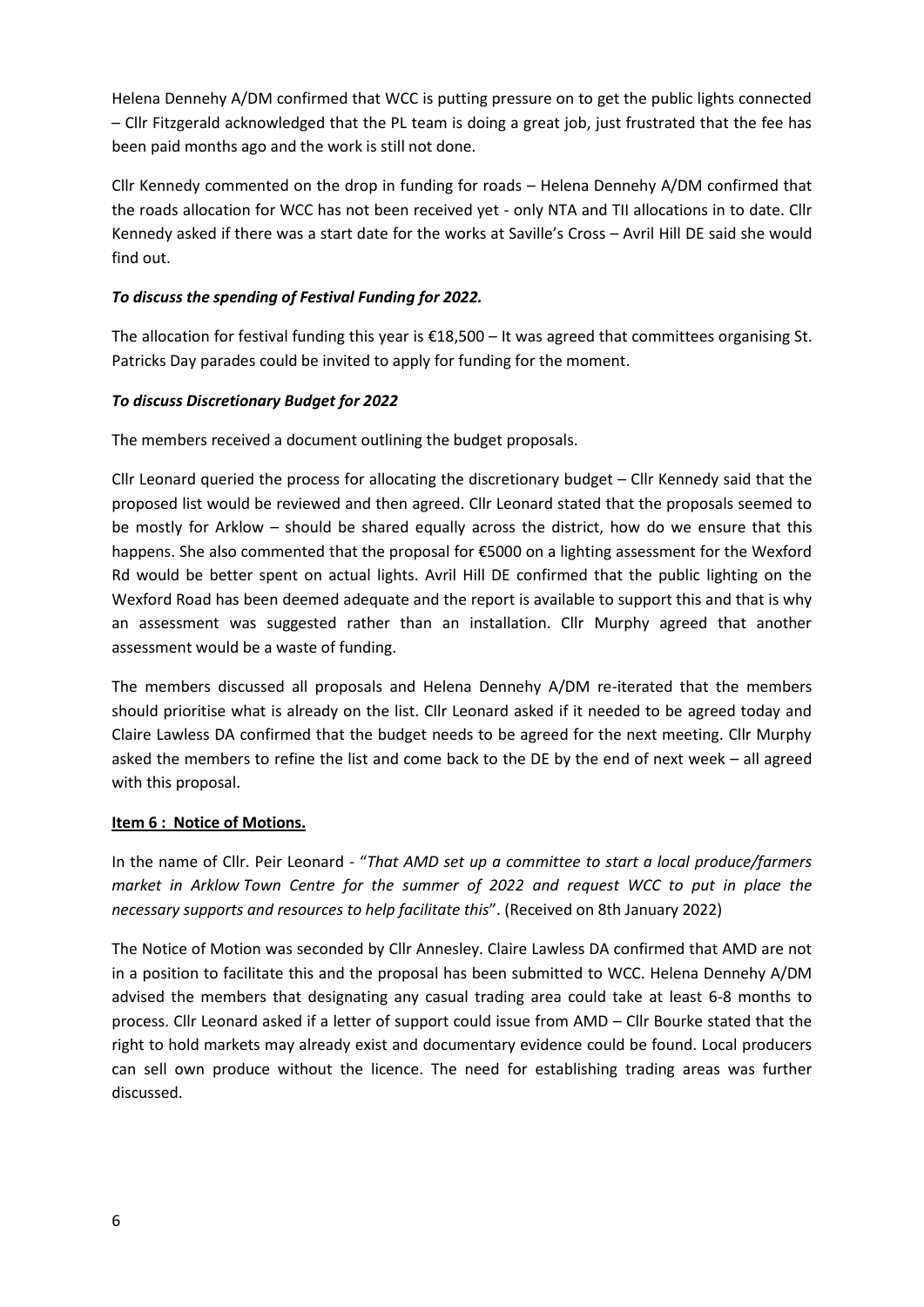In the name of Cllr Peir Leonard - "*That in the interest of equality and fairness the AMD councillors vote on a new system to be put in place for future elected representatives to share the Chair of the MD similar to the system widely used such as in Greystones MD where the chair is picked by lotto with the last year being split between the two remaining elected representatives*". (Received on 8th January 2022)

The NoM was seconded by Cllr Annesley. Cllr Leonard added that this method would be straightforward for the members, 6 for 5 annual terms, no one should feel they are on the outside. Cllr Fitzgerald questioned the statement for GMD and also stated that this was not usual order of business. Cllr Murphy asked if this was to be decided by the members or is there a set protocol. Helena Dennehy A/DM stated that this is an item could be dealt with at the AGM – that is the process – can split over five years and this is decided at the first meeting of the 5 year term.

Cllr Annesley stated that it leaves a sour taste when someone is left out and does not want animosity between members – glad it is up for discussion. Cllr Bourke supported the democratic vote process and all have learned the hard way – by building bridges and forming relationships the position is earned and that is the way business is done. Cllr Kennedy stated that Cllr Fitzgerald and Cllr Bourke have outlined the process and it is agreed at the beginning of the AGM. Cllr Leonard agreed to disagree – all are elected and being a minority should not exclude any member. This should change for the future when anyone is brave enough to go forward for election. This is something the Chair can steer and would create a better environment and better for health of all in general. This should not take from the competitive element but the minority vote should be considered. Cllr Kennedy asked for referral to the Standing Orders – Claire Lawless DA said it would be checked.

All agreed for this to be further discussed at the next meeting.

### **Item 7 : Correspondence**

No correspondence received.

### **Item 8 : Any Other Business**

Cllr Fitzgerald raised the issue of shortage of parking on Main St – will the planters be moved to facilitate parking? Avril Hill DE agreed to review this.

Cllr Kennedy asked it an update on access to the North Beach had been circulated – Avril Hill DE confirmed that an email had been sent and suggested that the members check their spam folders.

Cllr Bourke asked that AMD arrange for the removal of a dead animal from the Vale Road.

The members discussed the current works on the Parade Ground Upgrade and suggested further Rates waiver for affected businesses and if parking areas could be extended for the duration of the works. Cllr Murphy confirmed that all issues raised would go to the team and admitted that it was going better than expected – if any updates are received they can be discussed at the next meeting.

Meeting concluded.

**Minutes confirmed at the Arklow Municipal District Council Meeting held on Wednesday the 09th March 2022.**